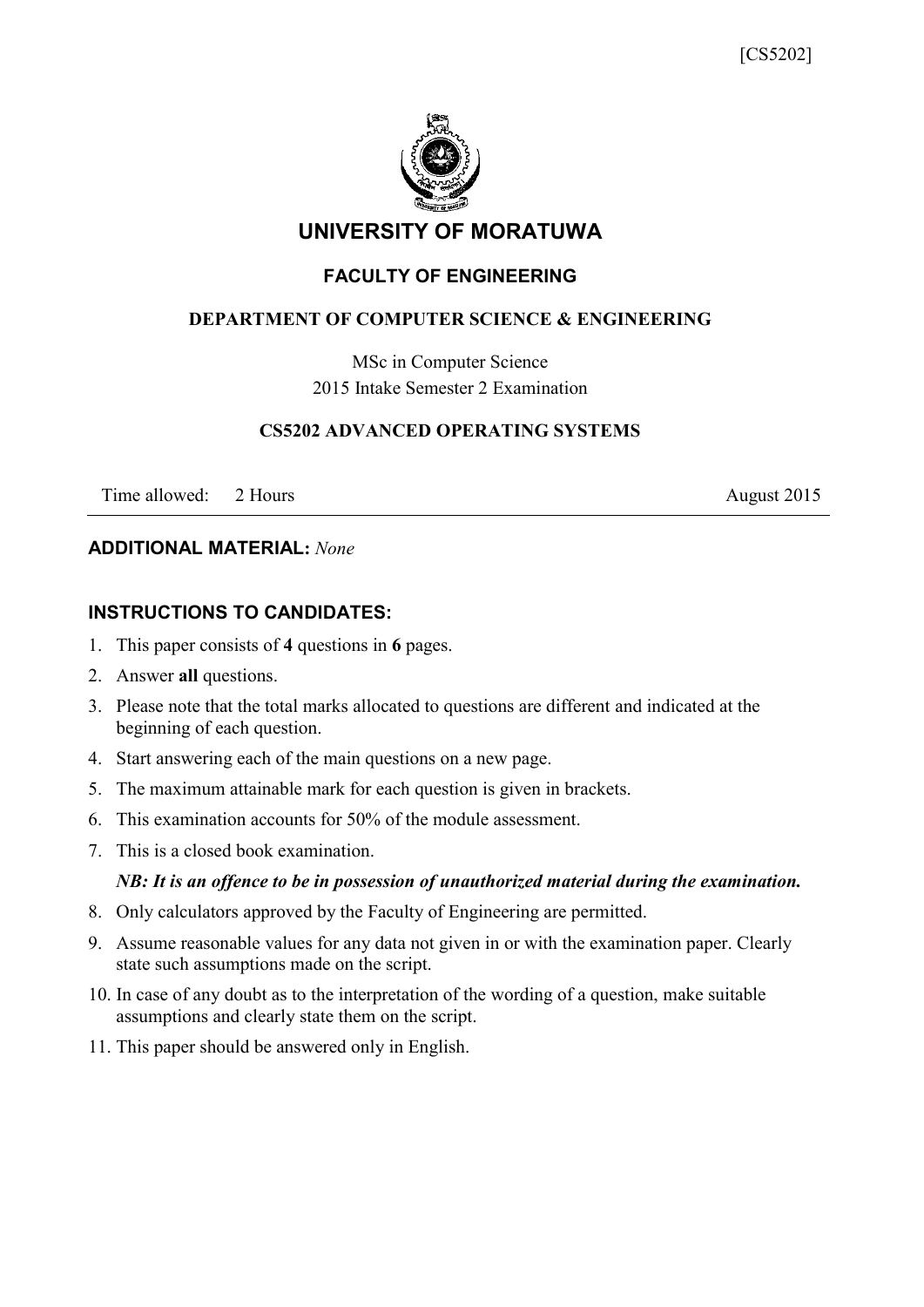# **Question 1 (25 marks)**

| $\mathbf A$ |                                                                                                                                                                                           | Select the most appropriate answer, and write the corresponding sub question number                     |  |
|-------------|-------------------------------------------------------------------------------------------------------------------------------------------------------------------------------------------|---------------------------------------------------------------------------------------------------------|--|
|             | and the answer number in your answer book.                                                                                                                                                | $[10 \times 1]$                                                                                         |  |
| (i)         | Which of the following is a goal of an operating system?                                                                                                                                  |                                                                                                         |  |
|             | A) Act as a resource allocator                                                                                                                                                            | B) Control execution of programs                                                                        |  |
|             | C) Provide an abstraction to hardware                                                                                                                                                     | D) All of these                                                                                         |  |
| (ii)        | A user program executes in a ___________, in which certain areas of memory are<br>protected from the user's use, and in which certain instructions may not be executed.                   |                                                                                                         |  |
|             | A) batch mode                                                                                                                                                                             | B) kernel mode                                                                                          |  |
|             | C) task mode                                                                                                                                                                              | D) user mode                                                                                            |  |
| (iii)       | There are 3 processes $P$ , $Q$ , and $R$ with execution times of 10 ms, 4 ms, and 8 ms,<br>respectively. All the processes arrive at the same time in the order of $P$ , $Q$ , and $R$ . |                                                                                                         |  |
|             | A)0                                                                                                                                                                                       | What is the waiting time for process $R$ , if the scheduling algorithm is shortest job first?<br>$B)$ 4 |  |
|             | $C$ ) $8$                                                                                                                                                                                 | $D)$ 10                                                                                                 |  |
| (iv)        | For the same set of processes in question (iii), what is the average turnaround time, if the<br>scheduling algorithm is first come first serve?                                           |                                                                                                         |  |
|             | $A)$ 4                                                                                                                                                                                    | B) 38/3                                                                                                 |  |
|             | C) 50/3                                                                                                                                                                                   | D) 22                                                                                                   |  |
| (v)         | Which of the following statements are TRUE about Multithreading models?                                                                                                                   |                                                                                                         |  |
|             | $(p)$ One-to-One model can benefit from hardware-level parallelism                                                                                                                        |                                                                                                         |  |
|             | $(q)$ Two-level model allows a user thread to be bound to a kernel thread                                                                                                                 |                                                                                                         |  |
|             |                                                                                                                                                                                           | $(r)$ One-to-Many model allows the OS to create any no of kernel threads                                |  |
|             | A) $(p)$ and $(q)$ only                                                                                                                                                                   | B) $(p)$ and $(r)$ only                                                                                 |  |
|             | C) $(q)$ and $(r)$ only                                                                                                                                                                   | D) All three                                                                                            |  |
| (vi)        | Which of the following statements are TRUE about Semaphores?                                                                                                                              |                                                                                                         |  |
|             | $(p)$ Enable mutual exclusion and process synchronization                                                                                                                                 |                                                                                                         |  |
|             | $(q)$ Semaphores do not require busy waiting                                                                                                                                              |                                                                                                         |  |
|             | $(r)$ Value of a binary semaphore change only between 0 and 1                                                                                                                             |                                                                                                         |  |
|             | A) $(p)$ and $(q)$ only                                                                                                                                                                   | B) $(p)$ and $(r)$ only                                                                                 |  |
|             | C) $(q)$ and $(r)$ only                                                                                                                                                                   | D) All three                                                                                            |  |
| (vii)       | One technique for overcoming internal fragmentation of memory is ___________.                                                                                                             |                                                                                                         |  |
|             | A) having large pages                                                                                                                                                                     | B) having small pages                                                                                   |  |
|             | C) relocation of pages                                                                                                                                                                    | D) same sized pages and frames                                                                          |  |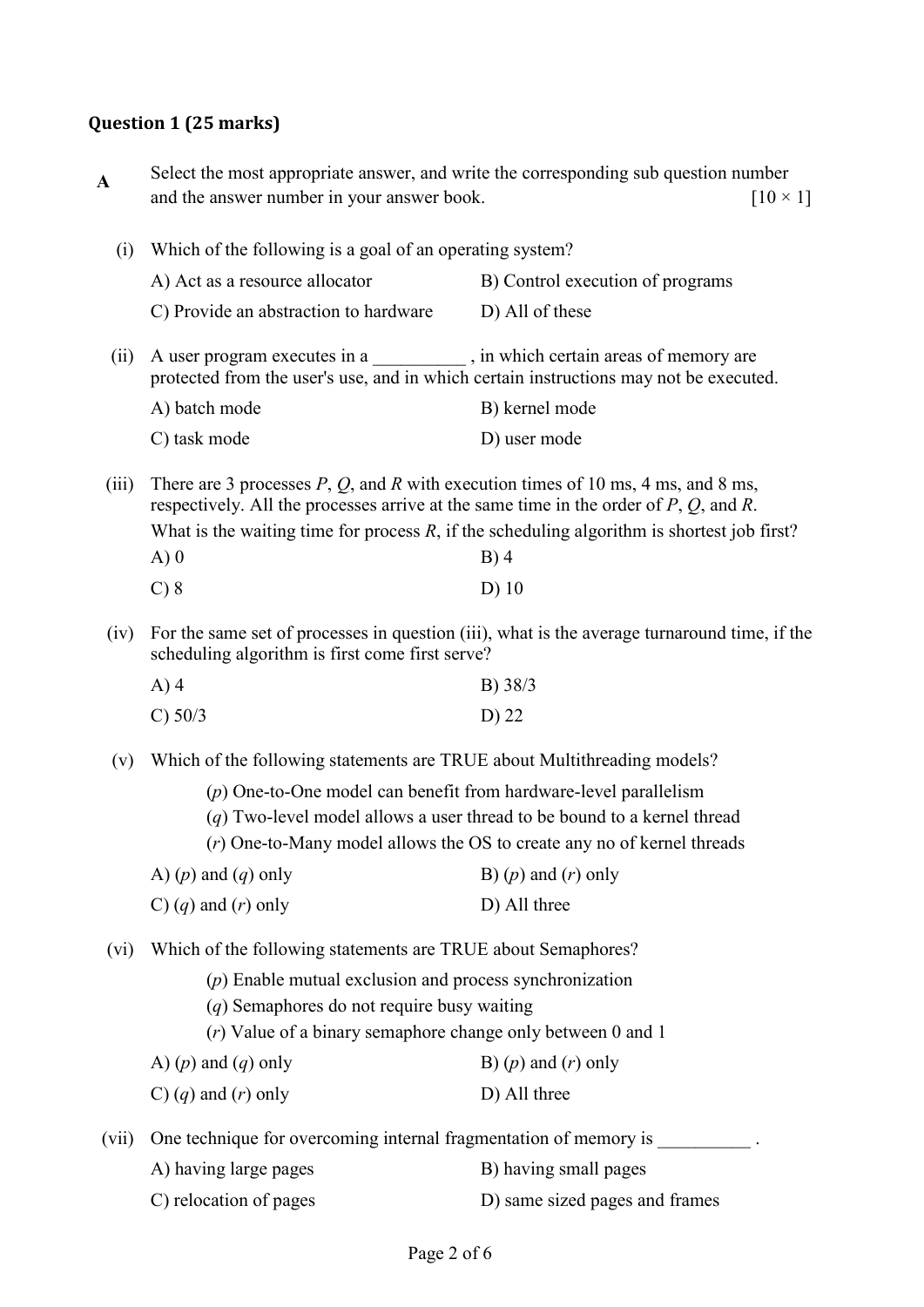(viii) Which of the following is **not** a typical memory segment in a program's memory layout?

| A) code | B) heap  |
|---------|----------|
| C) pool | D) stack |

(ix) In the Dynamic Partitioning technique of memory management, the placement algorithm that chooses the block that is closest in size to the request is called

- A) best-fit B) first-fit C) last-fit D) next-fit
- (x) In rate monotonic scheduling
	- A) longer duration jobs have higher priority
	- B) shorter duration jobs have higher priority
	- C) priority does not depend on the duration of the job
	- D) none of the above
- **B** State whether the following statements are TRUE or FALSE. Give one sentence justification for your answer.  $[5 \times 2]$ 
	- (i) In a time sharing system, a user's program is preempted at regular intervals, but due to relatively slow human reaction time this occurrence is usually transparent to the user.
	- (ii) When physical memory becomes free a process move from Blocked/Suspend to Blocked state.
- (iii) First Come First Serve performs much better for short processes than long ones.
- (iv) All segments of a program must be of the same length.
- (v) Hardware Abstraction Layer (HAL) presents a consistent API to the upper layers and maps upper-layer operations onto a specific hardware platform.
- **C** Write the most appropriate short answer (word/phrase) for following questions.  $[5 \times 1]$ 
	- (i) In CPU continuously wait for a task to be performed.
	- (ii) architectures allow more than 1 instruction to execute during a clock cycle by simultaneously dispatching multiple instructions to redundant functional units.
	- (iii) A situation in which 2 or more processes are waiting indefinitely for an event that can be caused by only one of the waiting processes is a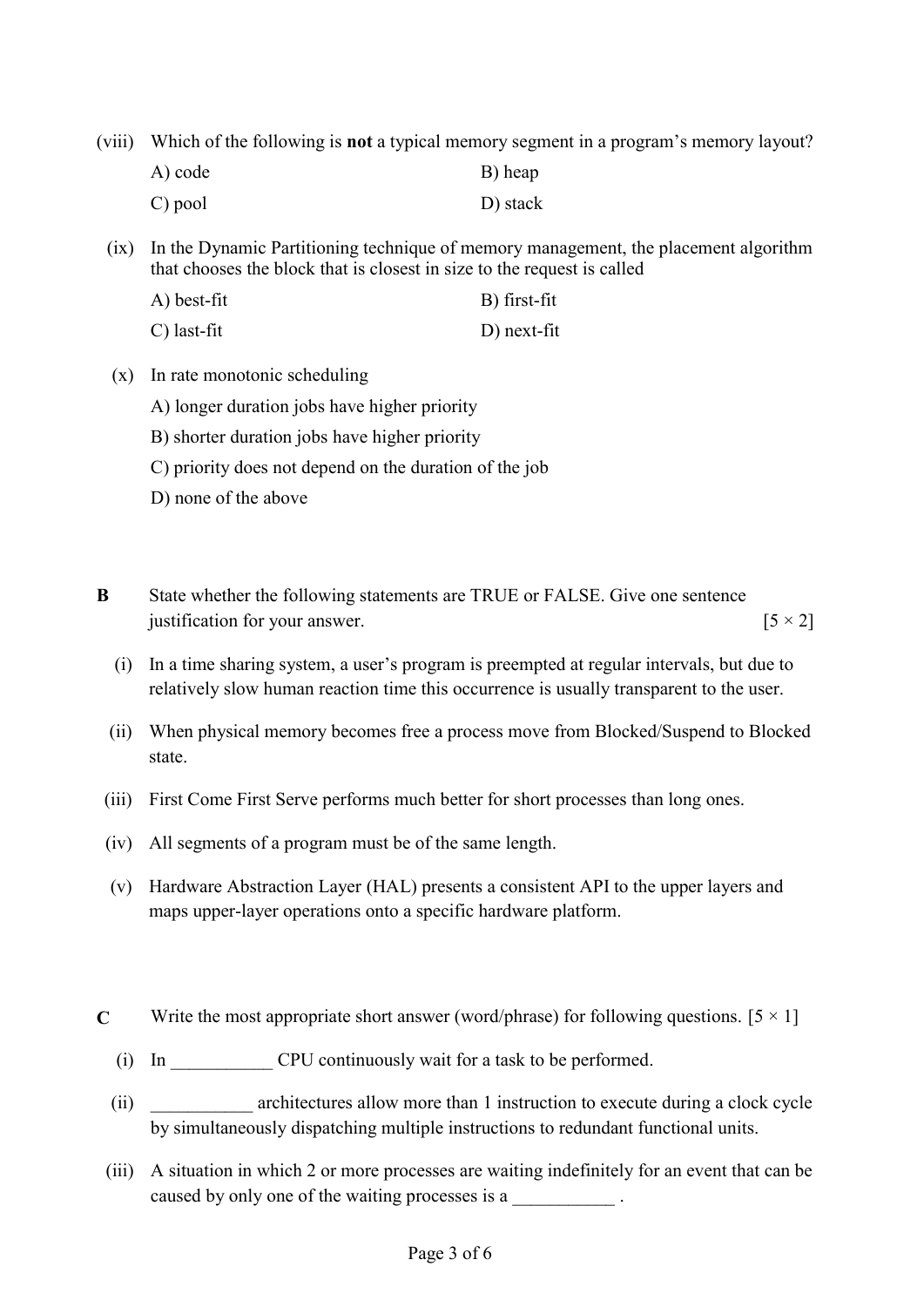- (iv) \_\_\_\_\_\_\_\_\_\_\_ brings a page into physical memory only when it is essential.
- (v) \_\_\_\_\_\_\_\_\_\_\_ occurs when sum of localities of all running programs exceed the physical memory size.

#### **Question 2 (25 marks)**

(i) Discuss whether a micro or monolithic kernel based design is more suitable for the following requirements. Justify your selection. a) An operating system designed to run on multiple devices such as desktops,

|       | a) All operating system designed to full on inditiple devices such as desktops,<br>servers, smart phones, and game consoles.                                 | $[4]$             |
|-------|--------------------------------------------------------------------------------------------------------------------------------------------------------------|-------------------|
|       | b) An operating system designed for a modern car, which includes engine control,<br>breaking, driver assistance, navigation, and rich multimedia experience. | $\lceil 4 \rceil$ |
| (ii)  | "It is recommended to use Kernel Threads to benefit from modern multi-core"<br>processors"                                                                   |                   |
|       | Do you agree or disagree with this statement? Justify your decision.                                                                                         | $\lceil 4 \rceil$ |
| (iii) | Following 2 options are suggested for a 64-bit memory system. Discuss the advantages<br>and disadvantages of each of the following design choices.           |                   |
|       | a) A logical address with a 20-bit page offset and a 2-level page table.                                                                                     | [4]               |
|       | b) A logical address with a 32-bit page offset and a hashed page table.                                                                                      | [4]               |
| (iv)  | Following design is proposed for a virtual memory system of an operating system<br>designed for smart phones and tablets.                                    |                   |
|       | "Proportional allocation of memory frames based on process priorities with local<br>replacement policy for frames"                                           |                   |

Critically evaluate the suitability of this design for the said operating system. [5]

#### **Question 3 (25 marks)**

One of your clients is into the business of selling toys and baby items. The client recently deployed a new web based, Point of Sales (POS) system across multiple stores in major cities. While the POS provides the necessary business functions, client is experiencing significant delays in processing transactions and updating inventory. These issues are noticed only during certain times of the day. According to the client following are the symptoms observed:

"Our server has 4 Intel Xeon cores running at 3.2 GHz. Server has 16 GB of RAM and 4 TB of disk space. POS database is also on the same node. Server runs Windows Server 2012 R2. Web and database servers are IIS and Microsoft SQL server, respectively. Each branch has 1 Mbps leased line and head office has a 10 Mbps leased line. To provide secure communication POS web server use HTTPS connections.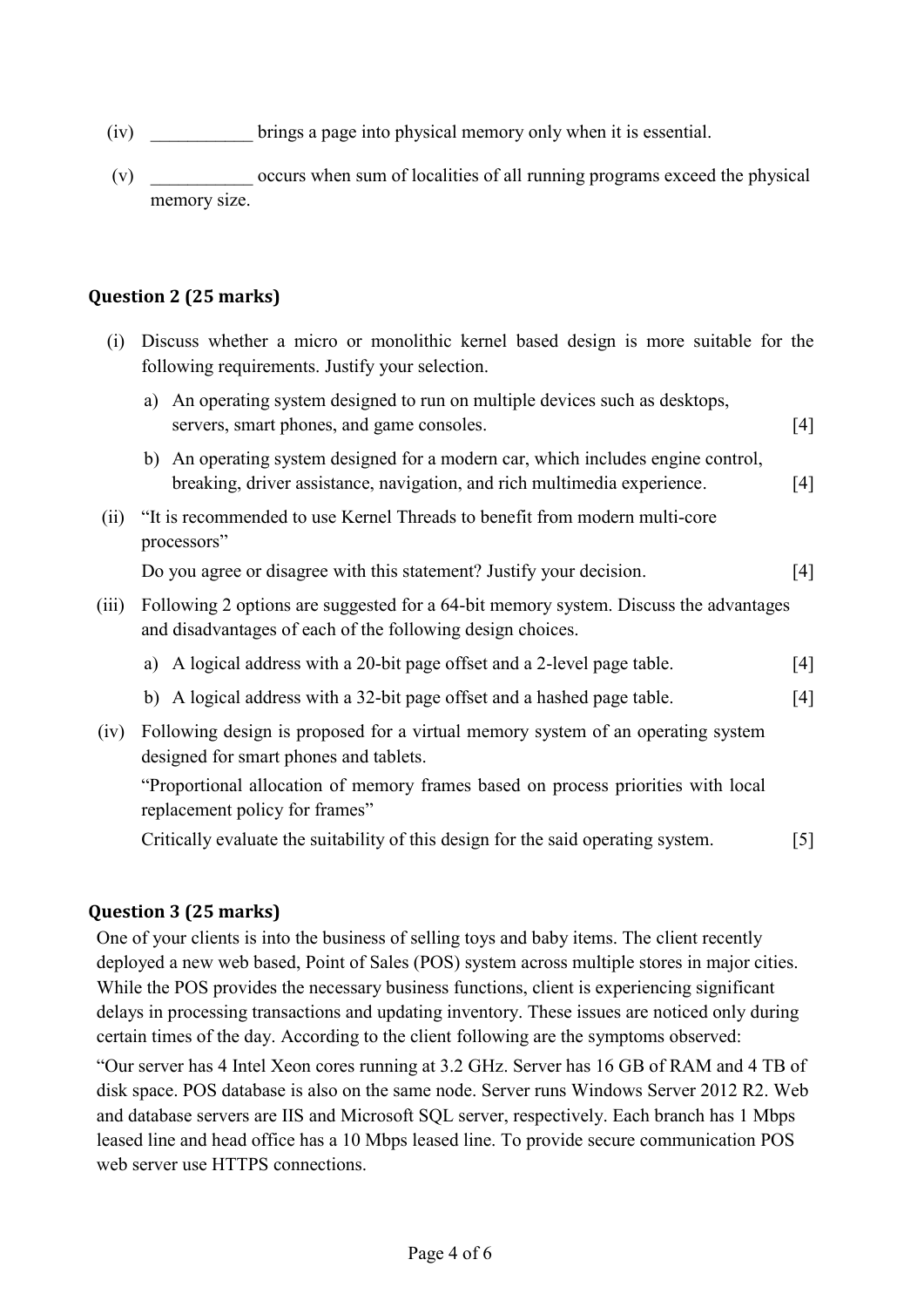Sometimes it takes several seconds to search for an item once the barcode is scanned. It takes tens of seconds for activities like accepting payments, printing receipts, updating inventory, and updating customer's loyalty card points/balance. We have realized the CPU utilization of the server is mostly below 55%. It occasionally jumps to 100% when we run batch updates, e.g., generating end-of-day summary. However, those updates are shot lived and carried out mostly after closing the stores at 9:00 pm. Average number of processes or threads in the ready queue is 1.82 per CPU core. However, average number of process or threads in the waiting queue is 23.3 per CPU core. Average memory utilization is 68% while peak memory utilization is 100%. Memory peaks tends to occur at random times of the day; however, they do not last more than 2.6 seconds in average. Disk utilization is 25%. However, we see peak read and write IOPS (I/O Operations per Second) as high as 243,400 and 56,700, respectively. Most of the disk reads and writes are short lived. However, long reads and writes that last tens of seconds are not uncommon. We also observed several locks on certain database entries which last few seconds." Client want your feedback to diagnose the issue(s) of the POS system and want your input on how to resolve the issue(s). Answer following questions based on this scenario.

| (i)   | To improve performance of POS system, should we give high priority to CPU bound<br>processes/treads or I/O bound processes/threads? Justify.                                                                                                                                                                                                              | $[5]$             |
|-------|-----------------------------------------------------------------------------------------------------------------------------------------------------------------------------------------------------------------------------------------------------------------------------------------------------------------------------------------------------------|-------------------|
| (ii)  | Using the given case as an example, briefly describe what causes a process to move<br>from running to waiting queue (i.e., running to blocked state).                                                                                                                                                                                                     | $\lceil 3 \rceil$ |
| (iii) | Using the given case as an example, discuss how the following pairs of scheduling<br>criteria/objectives conflict in certain settings.                                                                                                                                                                                                                    |                   |
|       | a) CPU utilization and response time                                                                                                                                                                                                                                                                                                                      | $\lceil 3 \rceil$ |
|       | b) I/O device utilization and response time                                                                                                                                                                                                                                                                                                               | $\lceil 3 \rceil$ |
| (iv)  | One of your colleagues suggests to run multiple instances of the web server to<br>improve the throughput and reduce latency as the CPU utilization is not very high.                                                                                                                                                                                      |                   |
|       | Do you agree or disagree to this suggestion? Briefly explain.                                                                                                                                                                                                                                                                                             | $[3]$             |
| (v)   | Another suggestion is to increase the number of CPU cores to 8, RAM to 32 GB,<br>and also have a fast disk system with RAID (Redundant Array of Independent<br>Disks). Will this make the workload change its characteristics from CPU bound to                                                                                                           |                   |
|       | I/O bound or vice versa? Discuss.                                                                                                                                                                                                                                                                                                                         | [4]               |
| (vi)  | Another suggestion is to port the POS application to an Exokernel based operating<br>system as it gives untrusted software efficient control over hardware and software<br>resources by separating management from protection. Also, it is demonstrated that a<br>webserver on top of an Exokernel-based operating system can gain $8\times$ performance. |                   |

Do you agree or disagree to this suggestion? Briefly explain. [4]